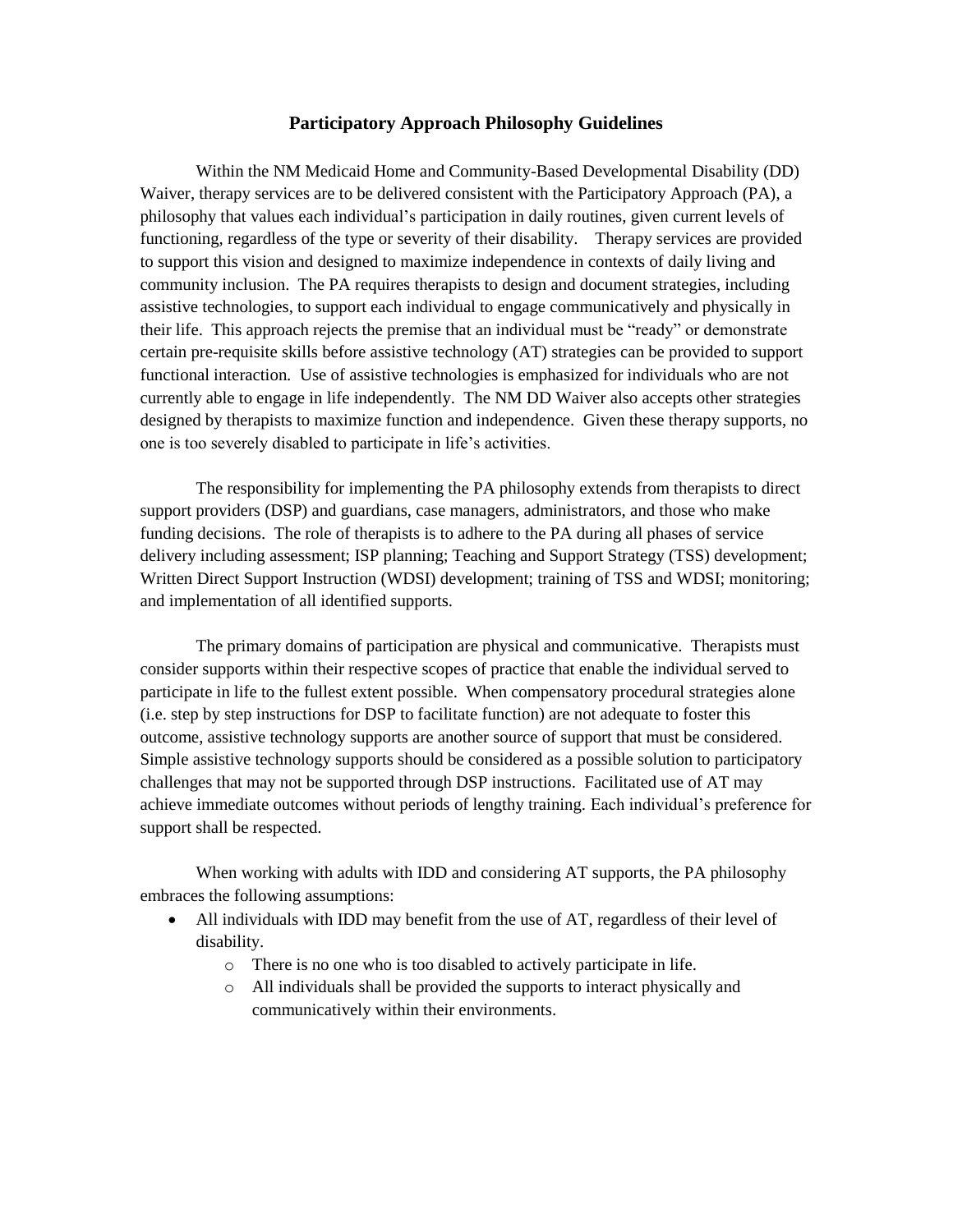- The notion of "pre-requisite" skills or "readiness" requirements that must be achieved before AT services and equipment are provided is no longer accepted.
	- o Individuals are not required to achieve certain developmental milestones or certain hierarchical skills prior to participation in life activities or to be eligible for AT services or use of AT devices.
	- o Individuals do not need to exhibit cause and effect skills before switch use, communication aids or devices are indicated.
- An individual may participate actively with or without use of AT within a continuum of needed assistance, i.e., full physical prompting, partial physical prompting, verbal prompting, visual/tactile cueing, independently. This type of supported participation is legitimate. Supporting the use of AT is a DSP responsibility. This may include handover-hand support to activate a switch that turns on a lamp, waters a plant, greets a friend or stranger, changes the channel on TV, turns a page or tells about a recent vacation trip.
- The individual's IDT shall focus on therapeutic and AT services that will promote health and safety; help an individual to actively participate in functional routines within their natural environments; and assist in achieving ISP action plans and visions.
	- o An individual's ISP shall specifically address the above therapeutic and AT needs.
	- o Therapeutic supports and AT services shall support functional routines.
	- o Therapeutic supports and AT services shall be provided in an individual's natural environment whenever possible.
	- o Therapeutic supports and AT services shall assist in achievement of ISP action plans and visions.
	- o Therapeutic supports and AT services shall include an individual's family and/or DSP whenever possible.
- The individual and the individual's family and/or guardian shall be included in determining which therapeutic and AT interventions are acceptable and effective.
	- o AT interventions shall be as non-intrusive as possible.
	- o The individual's acceptance and comfort with each specific technology will be considered during the assessment and selection process.
	- o The individual will be provided the time and opportunity to gain comfort and competence with selected AT.
	- o AT will be selected which minimizes stigmatizing the individual.
	- o AT will be selected which respects the individual's culture.
	- o AT will be selected which respects the individual's family role.
	- o AT will be selected with respect to the individual's preferences, priorities and visions.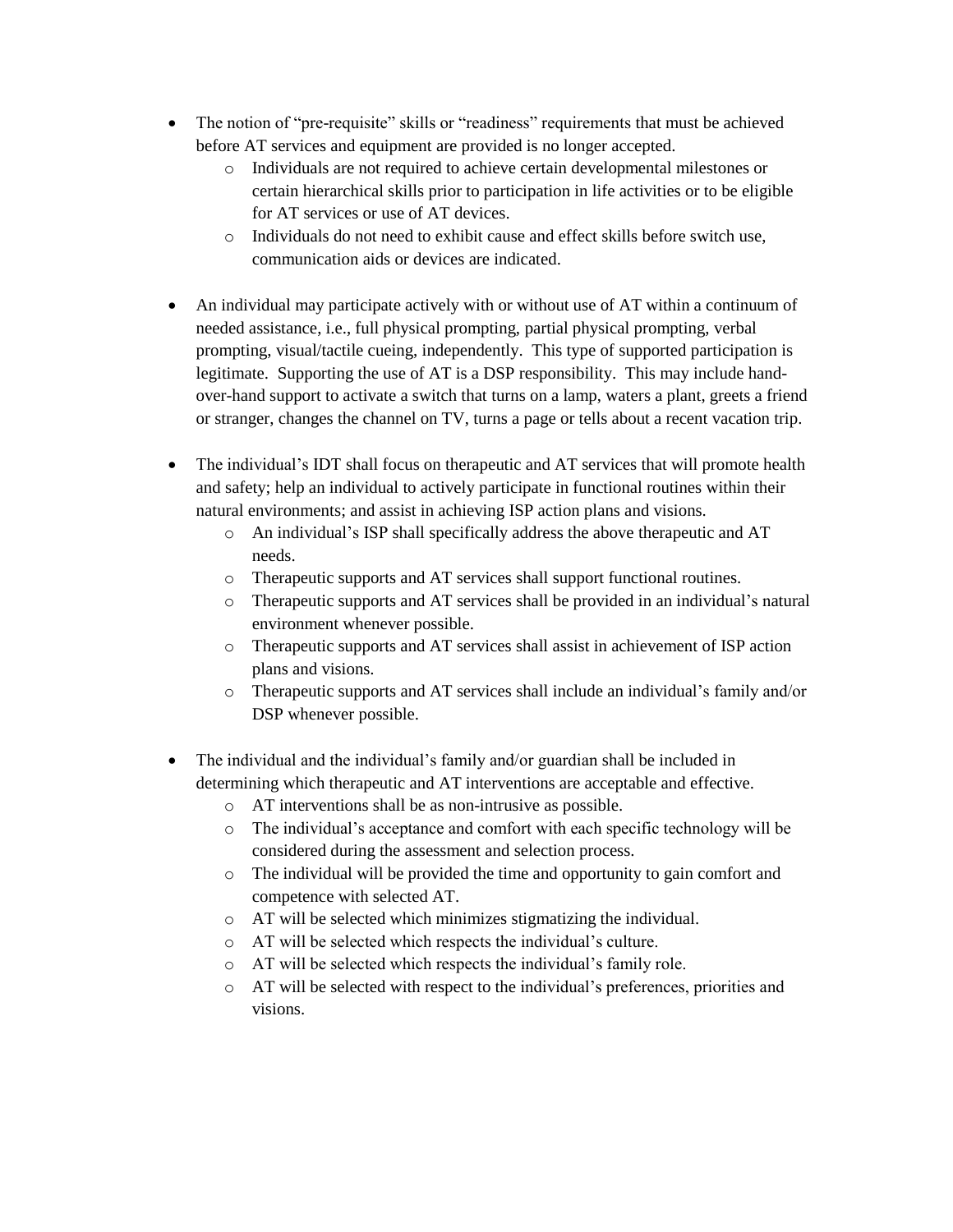## **Discipline Specific Guidelines for Implementation Of the Participatory Approach Philosophy**

## The Participatory Approach for Speech-Language Pathologists

A communication system has three required components to fully meet the standards of the Participatory Approach. Individuals who are not able to communicate to meet their daily needs (consider communicative functions of ritualizing, controlling, informing, feeling) using intelligible speech and functional language commonly understood by unfamiliar listeners, shall have the following supports:

**A. A Record of Current Communicative Behaviors/Communication Dictionary.** This will include unique, atypical, and idiosyncratic acts which convey information to others regarding how the individual feels (emotionally or physically); his/her comments, requests, and complaints; and how the individual shares information. The behaviors may be purposeful or random, consistent or inconsistent, or emerging or well established. The record may take the form of a written communication dictionary or glossary, video record, audio record, photographs, and the like.

As a communication support, this record of current communication shall be maintained as a part of the individual's support documentation. If the team believes that the individual wants others to be aware of their current communicative acts and corresponding meanings, this documentation may be included in the ISP vision statements. A Communication Dictionary document is considered to be a Written Direction Support Instruction (WDSI).

**B. A 24-Hour Communication System**. This is part of an individualized, integrated communication system. It is designed to support an individual receptively and expressively regarding issues that are frequently of concern in his/her life. This is usually a low-tech system, which must be portable and accessible from a variety of alternative therapeutic positions, as needed. For some individuals, it may be used as a backup to a more robust voice output communication aid (VOCA) or more sophisticated high-tech system when it is unavailable due to necessary repairs or battery charging.

A 24-Hour Communication System may be comprised of a small or large set of symbols arranged in an array that will meet the accessibility needs of the individual. It must be portable. The system may be used independently or with support by DSP. A VOCA may also be considered as a component of an individualized 24-Hour Communication System, especially helpful during general social interaction. Documentation of a 24-Hour Communication System, when and how it is used is considered to be a Written Direction Support Instruction (WDSI).

C. **Interactive Communication Routines (ICR).** These routines provide a structured context, availability of appropriate messages, and predictable and familiar interaction scripts to support substantive communicative exchange. ICRs support individuals to interact with others regarding a specific area of interest or activity. The messages are scripted, and corresponding messages/symbols/VOCA are developed to support participation in the determined interaction/activity. Application of an ICR is not contingent upon a specific level of symbolic